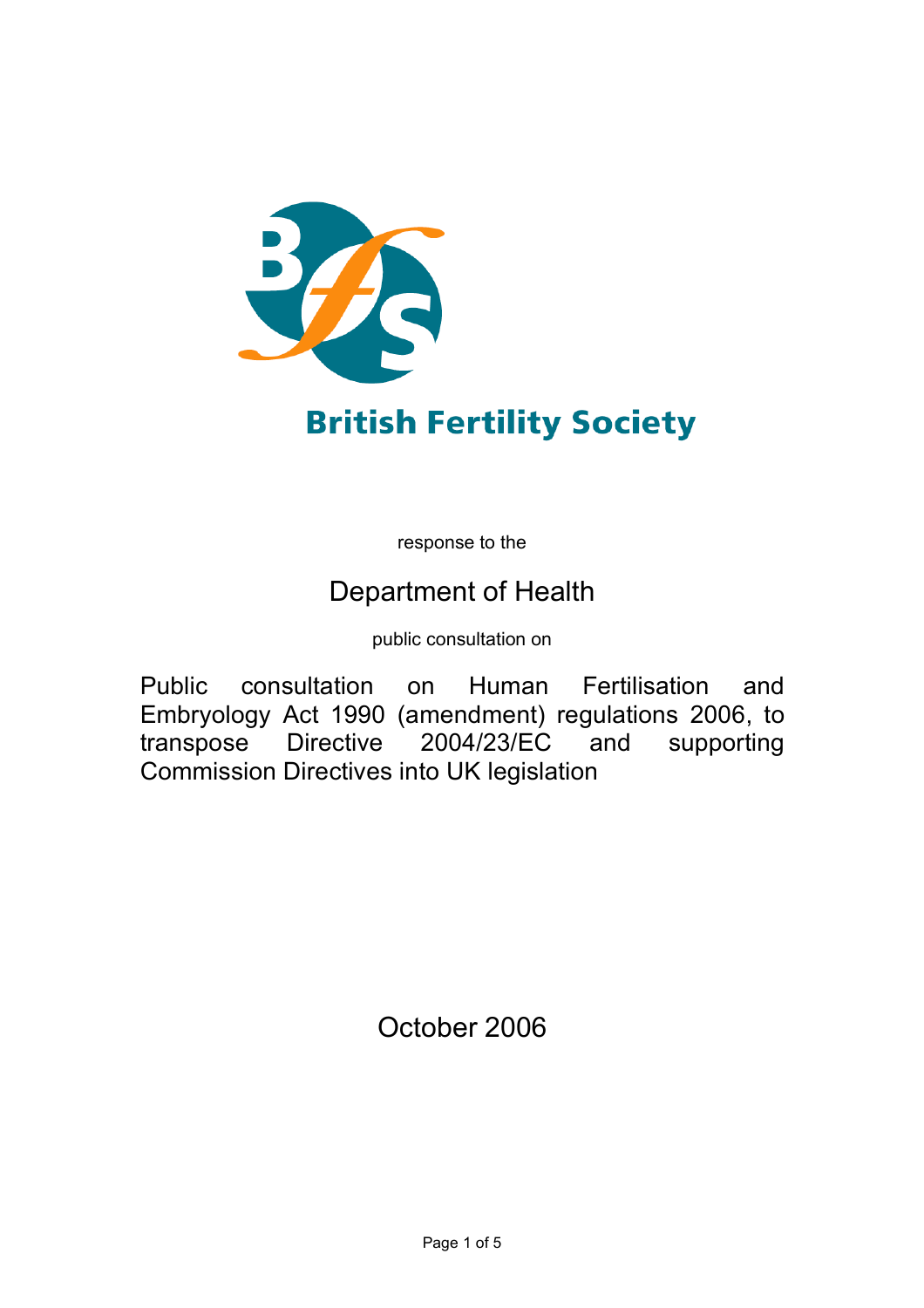This document represents the British Fertility Society (BFS) response to the Department of Health's Public Consultation on the Human Fertilisation and Embryology Act 1990 (amendment) regulations 2006, to transpose Directive 2004/23/EC and supporting Commission Directives into UK legislation.

The British Fertility Society is a multi-disciplinary organization representing professionals with an interest in reproductive medicine. The objectives of the society are:

- To promote high quality practice in the provision of fertility treatment.
- To provide a common forum for members of various disciplines having an interest in the science and treatment of infertility.
- To promote high quality scientific and clinical research in the causes and treatment of infertility.
- To provide professional leadership in the provision and regulation of infertility services.
- To promote the increase of NHS funding for and equity of access to fertility treatments.

The provision of assisted conception is an important part of the workload of BFS members and as such the society has an interest in policy developments in this area.

To respond to this consultation, BFS membership were circulated by email and asked to send in their replies using the standard proforma. This response represents the majority view of those who replied and was compiled by Mark Hamilton on behalf of the Executive Committee.

It is submitted by the Honorary Secretary whose contact details are:

Dr. Allan Pacey c/o British Fertility Society Secretariat 22 Apex Court **Woodlands** Bradley Stoke BS32 4JT

bfs@bioscientifica.com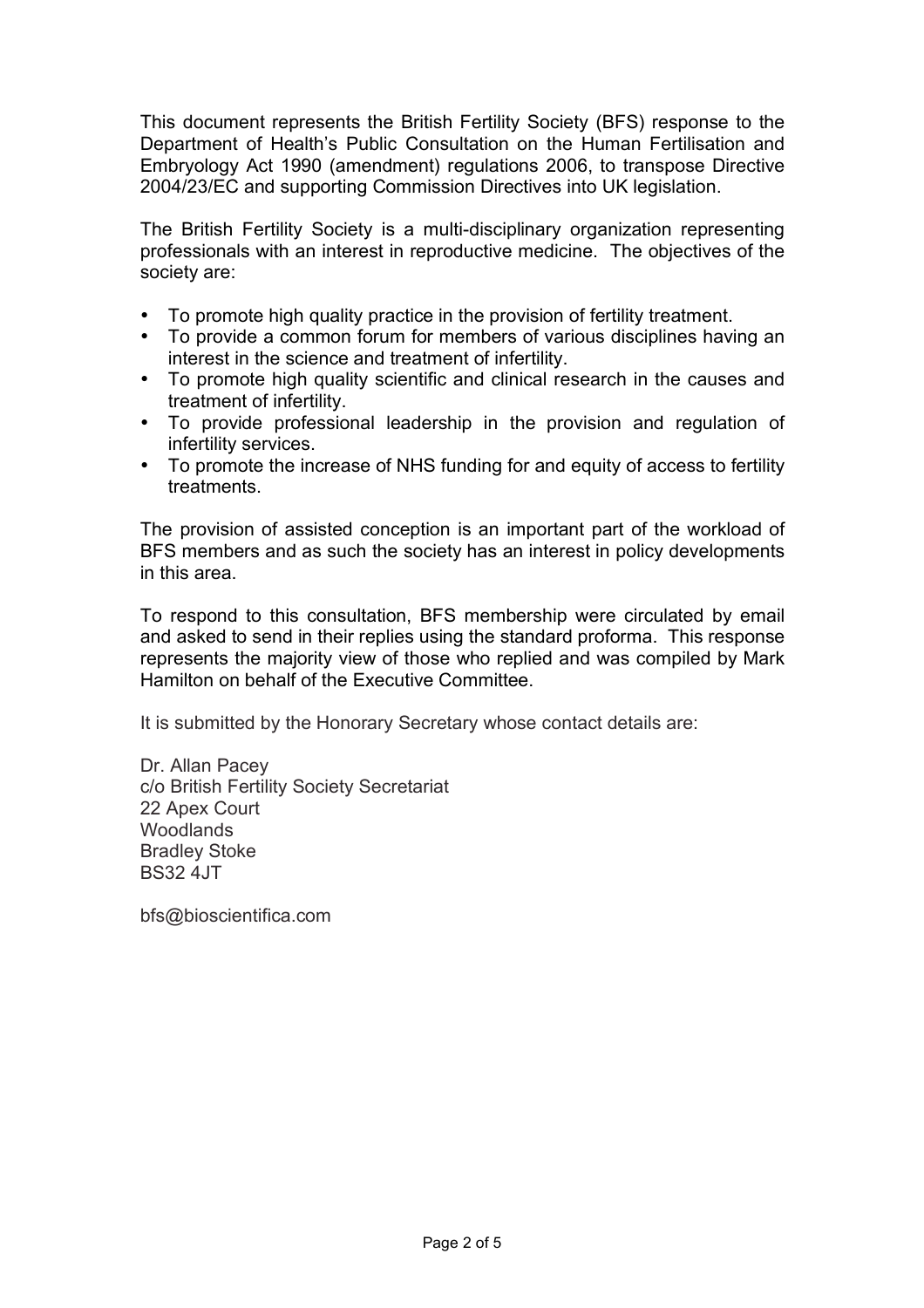# **Regulations**

1. Are any amendments to the Regulations required? If so, please give specific amendments.

#### *Part 2: Requirements of the Directive*

*Article 2: BFS notes the extension of treatments and procedures covered by the new legislation.*

> *For Surgical Sperm Retrieval centres carrying out such procedures in general hospital operating theatres may face considerable additional administrative workload to bring the theatre hierarchy in to their organisational chart. It is not clear as to whether Internet based sperm providers will fall under the terms "processing" Line 4 Page 11 since in some instances these organisations merely act as so-called introduction agencies between donors and recipients.*

- *Article 8: The inconsistency of time scale for retaining information for traceability purposes between HFEA and the Directive (50 years vs 30 years) merits examination.*
- *Article 9: Standardisation across the 25 EU states for monitoring import and export of gametes will be a difficult task.*
- *Article 12: "Member states should endeavour to ensure voluntary and unpaid donation". It is interesting that this is not a legal requirement as current in UK practice. The question of protection of anonymity of donors is avoided. Is there a reason for this apparent inconsistency?*
- *Article 16: The expense of introducing a Quality Management System (QMS) is an important concern for clinics in the UK. Inevitably the burden for underwriting this additional cost will be on patients. In the state sector this will impact on the number of treatment cycles funded in the NHS.*
- *Article 17: It is not a requirement of the Directive that the regulatory authority approves the appointment of the Responsible Person. Why has this been included in the UK revision?*

#### *Technical Annex 1 (Page 15)*

*Article 4: The wording in this section (p15) suggests that, if the sexual partner of a donor is deemed to be at high risk of infectious disease, he/she should be screened in addition to the actual donor. This would be extraordinarily difficult in practice. The wording in the relevant section of the EU legislative Annex (L38/45) is not in line with this interpretation.*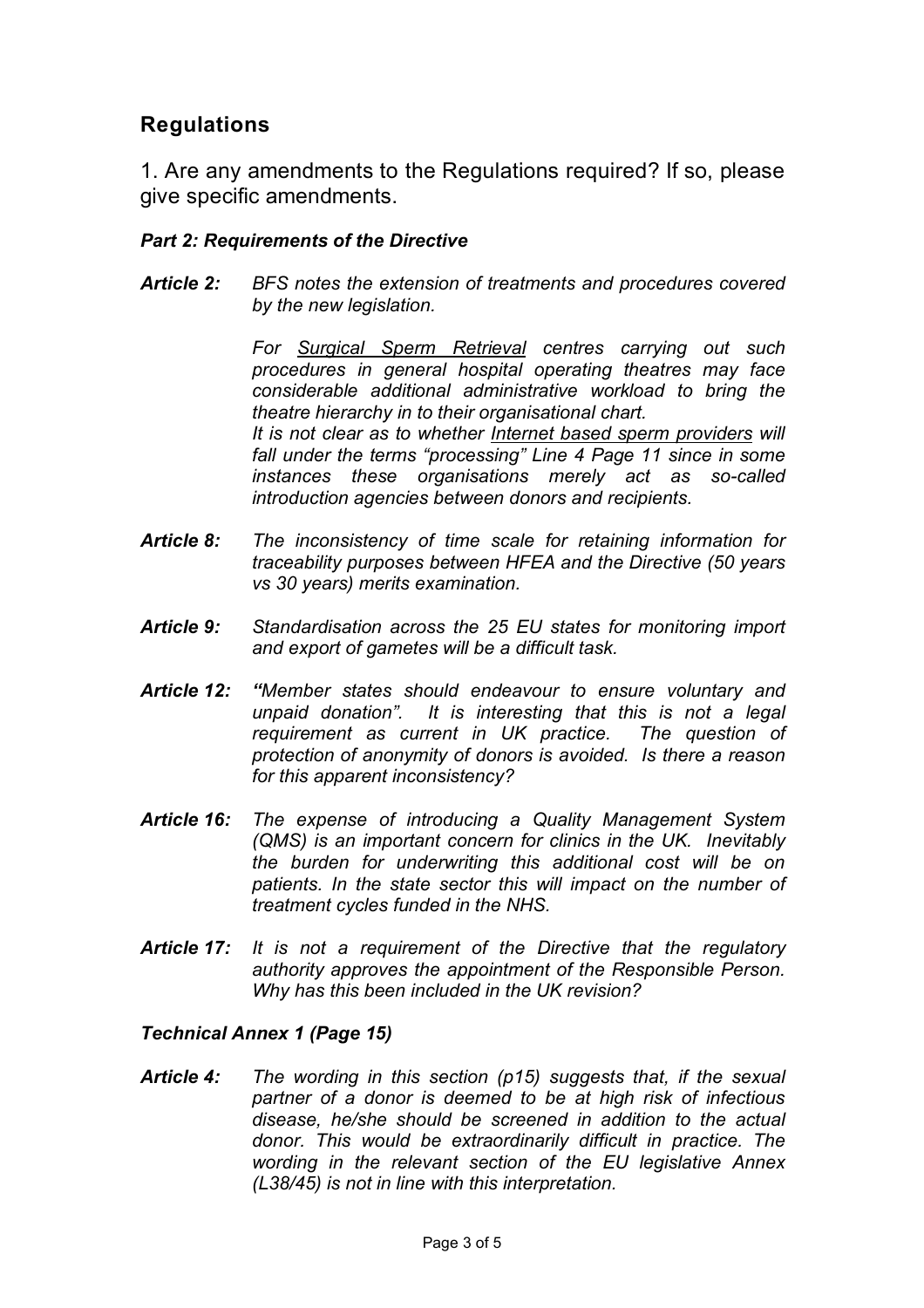*Article 5: This paragraph suggests that procedures to identify providers and obtain consent for processing procured samples is not required if the provider happens to be the partner of the intended recipient. Is this wise?*

#### *Draft Technical Annex 2 (Page 16)*

*Article 9: Once again the traceability demands of 30 years will be considerable. Is this out of line with the 50 years demanded by HFEA currently and should there be alignment of this requirement.*

2. We would welcome views on the practical implications of compliance.

*The introduction of QMS will present the biggest challenge for licensed and currently unlicensed centres. Although some centres have already acquired ISO 9001: 2000 certification recent QMS workshops held by the Society seem to suggest that there is at best considerable ignorance and at worst apathy about the rigorous demands of QM introduction. Many of those Quality managers in post and present at these workshops were unaware of the practical demands of QMS and felt in some instances unsupported by senior staff within the Units in which they worked.*

*The demands for IUI centres will be equally great. A number of centres have already indicated that they will no longer be able to provide services. Senior staff members in these units are unable to allocate financial and time resource to meet the demands of QMS introduction.*

*Units, which have invested in QMS, will be obliged to budget for set-up and running costs in their current and future business plans. Inevitably these costs will be passed on to patients with the probable effect that fewer patients will receive state funded treatment and waiting lists will increase.*

# **Transposition**

3. Do you have any views on our proposal to bring into force the Regulations and administrative provisions required to comply with the Directives?

*The introduction of new regulations and administrative provisions as planned Is understood and acceptable to the sector.*

*The graduated approach to the timing of the first inspections under the new legislative requirements is sensible. A target of inspection of all Units by April 2009 should be achievable.*

*To grant a temporary licence to establishments not currently licensed by the*